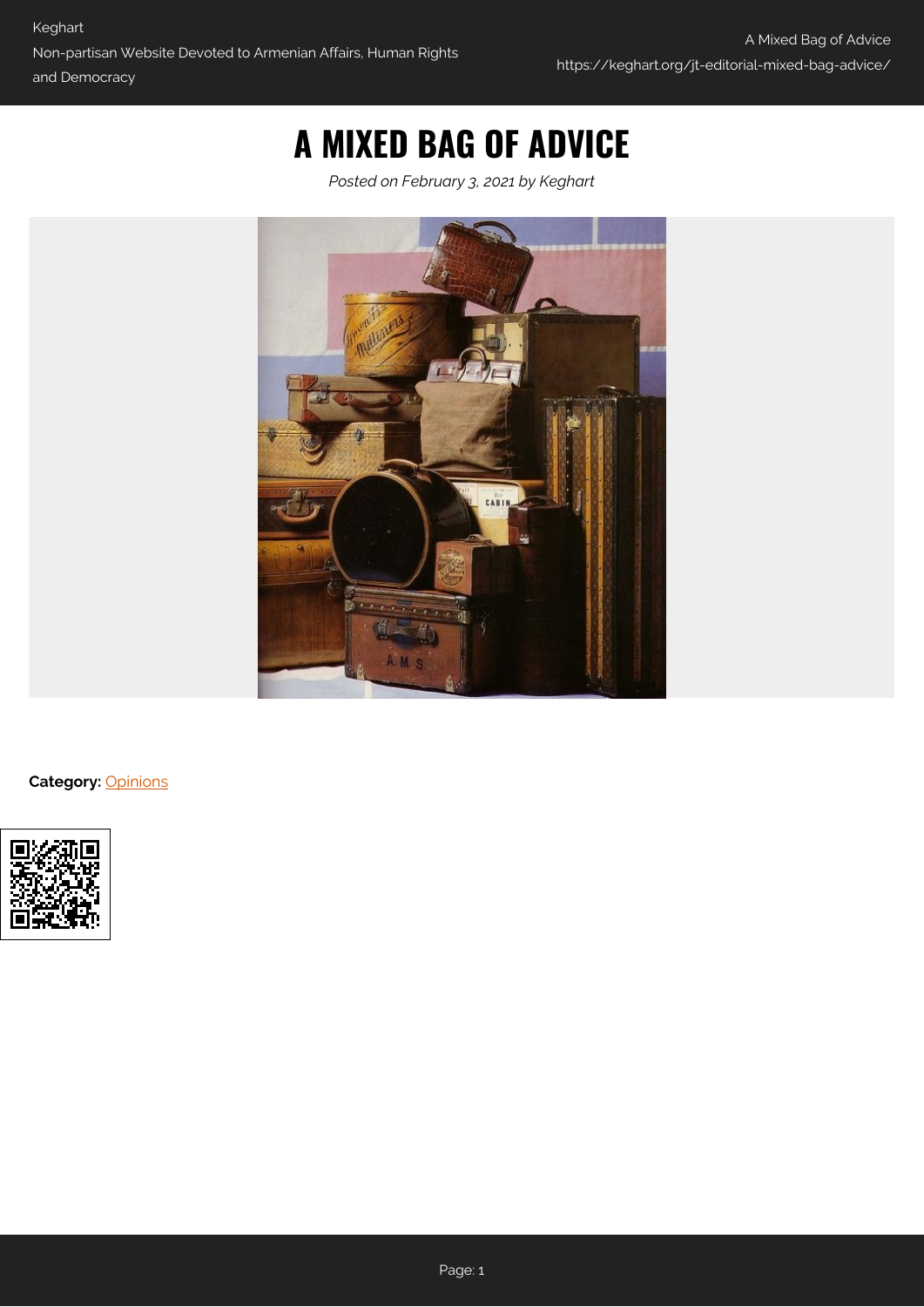## **Keghart.org, Editorial** 4 February 2021

## *To read the Armenian translation click on [ՄԻ ՏՈՊՐԱԿ ԽԱՌԸ ԽՈՐՀՈՒՐԴՆԵՐ](https://keghart.org/jt-mk-editorial-bag-advice/)*

One thing Armenia hasn't been short of since September's debacle has been advice. There has been good advice, misguided advice, and a mixed bag. A January article "What Armenia should learn from Israel" in the Austrian *[the realist](http://the-realist.eu/?p=355)* by Konstantin Ghazaryan belongs to the last group.

Armenia-born Ghazaryan, a recent arrival to Austria, is the CEO of Austrian-Armenian Forum, is active in the Austrian People's Party, is chairman of Action Community, has co-founded the on-line *the platform*, and is teaching assistant at the University of Salzburg where he is a student. As well, he writes political op-eds. He is a welcome addition to the community of Armenian diaspora writers. His article cited Israel as an exemplar for Armenia's recovery. The op-ed is informative when Ghazaryan discusses the pillars of Israeli success: strong military, eradication of corruption, attracting diaspora Jews, and practising *realpolitik*. The article provides a near-complete account of Armenia's shortcomings (military unpreparedness, corruption, disastrous educational system, the mentality in the business culture, and jingo). The article falters when he compares Armenia and its diaspora with Israel and its diaspora.

Because many of Ghazaryan's assertions about Israel are repeated *ad nausea* by many Armenians, it is worthwhile to go through Ghazaryan's take.

- 1. Ghazaryan says Armenian and Israeli societies are similar. The facts contradict his assertion. Armenia is 99 percent Armenian and is made up of Armenians who have been on the land for millennia plus descendants of Armenians who survived the Genocide and the group which repatriated to Armenia in the '40s. Israel is an immigrant society with Jews from every corner of the world plus Palestinians who make up 20 percent of the population. Armenia has been in the shadow of Russia for nearly two centuries. Israel is an exclave of the West. Armenians don't have anything like the biblical mythology which helps glue Israelis together. Armenians haven't invented a Jehovah. Armenians don't have a Messianic complex of being God's Chosen assigned to illuminate the world. Until the collapse of the U.S.S.R, Armenia was economically, politically, and militarily sheltered society. Israel, in harm's way militarily since day one, is democratic (for Jews). Armenia has just begun testing democracy. Israel has the Mediterranean and Red Sea (Elath) coasts for maritime access to the world. Landlocked and blockaded by Turkbeijan, Armenia has unreliable neighbour Georgia and Western pariah Iran. Apart from Turks, Armenians have not been the object of hatred similar to Jews. Armenians aspire for affinity with the West. Israel is part of the West. There are other significant differences between the two countries.
- 2. Ghazaryan says "today Armenia is standing more or less where Israel stood in 1948, 1956, 1967 and 1973—namely before existential crisis." That's a self-indulgent "more or less." In 1948, Arab and Israeli armies were equal in number but Israel was able to add 100,000 reservists. The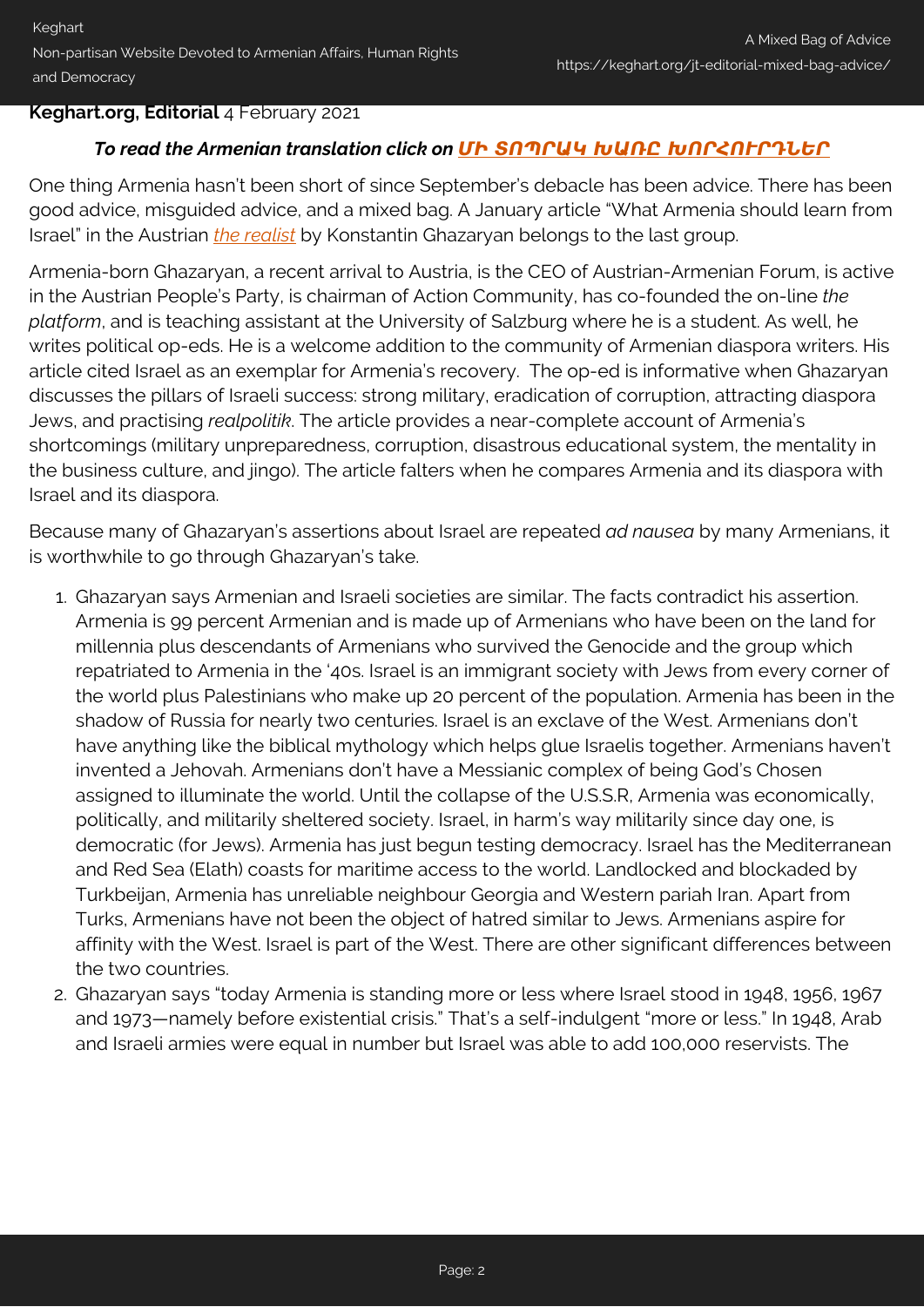Israeli army was commanded by hundred of officers who had served in the British army. The

Israelis were supported by an unknown number of diaspora Jews who had seen action in WWII. It's often said that five Arab countries attacked Israel. But Lebanon sent token 1,000 soldiers who withdrew after a minor skirmish. The Jordanian forces were commanded by British officers and colonial major domo Sir John Glubb Pasha who had the British priorities in mind rather than Palestinian interests. Iraqi forces were hardly trained. Corrupt King Farouk's army was a paper tiger. Syria, which had just become independent, was experiencing birth pangs. On the eve of the war, the CIA and Britain's MI6 asserted the Arabs would lose.

- 3. It's hard to comprehend why Ghazaryan believes Armenia is now where Israel was in 1956. That year, Israel, along with France and Britain attacked Egypt and occupied the Sinai. Israel withdrew because President Dwight Eisenhower ordered the three aggressors to go home. Unlike Armenia last year, no hostile forces got close to Israel in 1956.
- 4. Israel was again stronger than the combined Arab forces in 1967. Knowing that, Egypt's Gamal Abdul Nasser was reluctant to wage war but was forced to make bellicose noises because he believed Israel was about to attack Syria. It's because Egypt was weak that Nasser agreed to President Lyndon Johnson's invitation for peace talks. While Nasser relaxed thinking war had been averted, Israel made a surprise attack destroying Egypt's air force. Sir Glubb Pasha, who had commanded the Jordanian army in the first half of the '50s, said: "Everyone who had any military experience in the Middle East during the last twenty years was fully aware that the Egyptian army had not the faintest chance against the Israelis."
- 5. In the first days of the October War in 1973, the Arabs gained ground because Israel was caught by surprise. It recovered quickly (thanks to Henry Kissinger's 'air bridge' which emptied the U.S. arsenal in Germany to supply Israel with arms). Its troops again reached the Suez Canal. Another reason why Israel in 1973 and Armenia now are not in the same spot is this: Israel built nuclear bombs in the '60s which could raze Cairo and Damascus had the Arab armies become an existential threat.
- 6. Ghazaryan disappoints by repeating the tired "turning the desert into garden" Zionist myth. Accordingly, Palestinians were Bedouins living in the desert when the Zionists arrived from Europe and converted the scrubland into garden. Palestine was not a backwater before the illegal immigration of European Jews. It had schools and hospitals, and Palestinians exported the famous Jaffa oranges to Europe. Palestinian businessmen participated in trade shows (Kyiv is one such instance) and journeyed as far as the Philippines to import oyster shells used in manufacturing Holy Land souvenirs. Long before the arrival of the Zionists, Armenians of Jerusalem had a printing press, photo studios, and a co-ed school.
- 7. Underlying his admiration of Israel, Ghazaryan reveals insouciance about the injustices his paragon has inflicted upon Palestinians. Blinded by Brave New Israel, he is indifferent to the fact that Israel has stolen Arab Palestine. In this respect, Armenia is the reverse of Israel: Turkey occupies 90 percent of historic Armenia, not to mention Cilicia. If anyone, it's the Palestinians who are similar to the Armenians.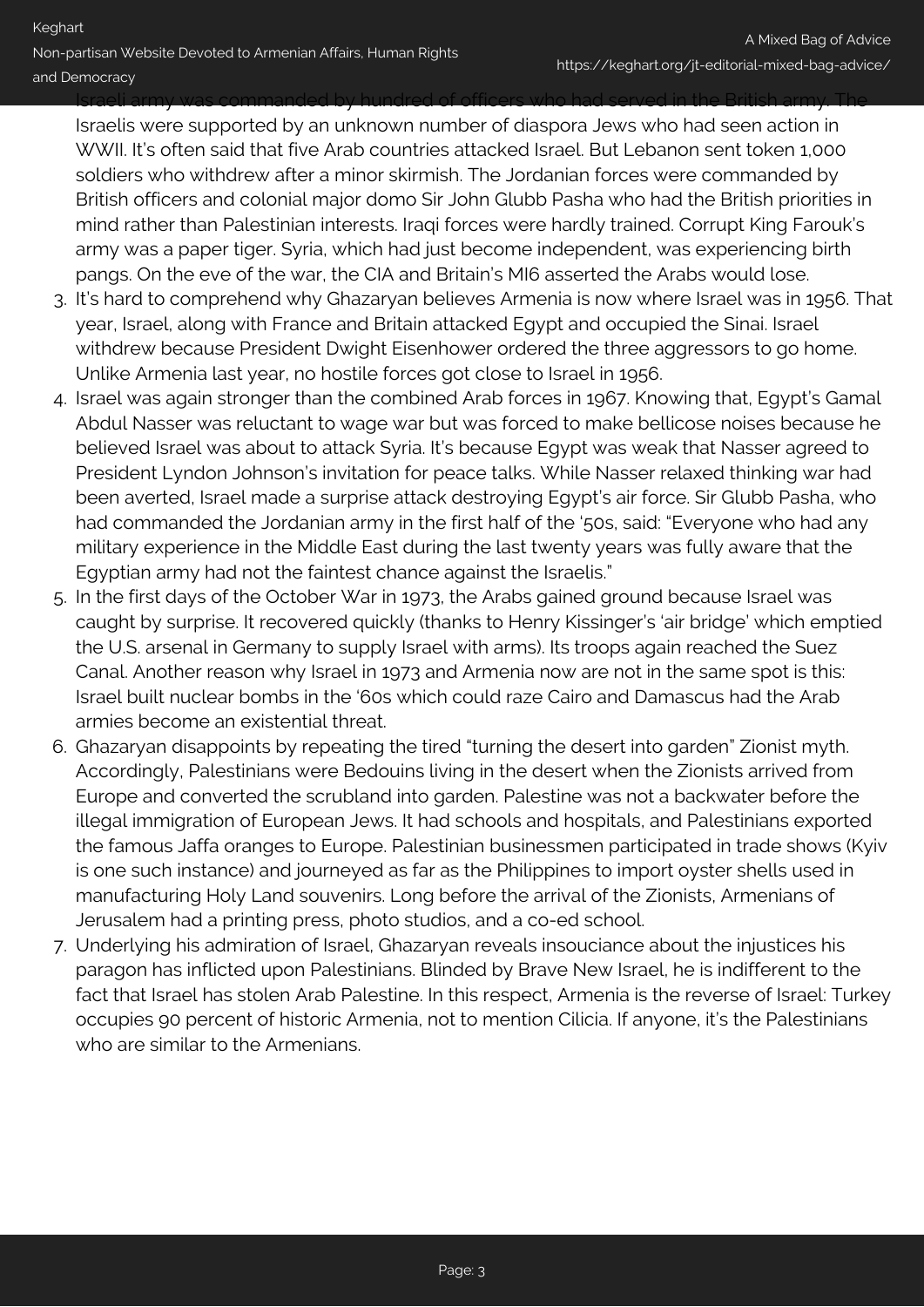8. Ghazaryan assumes the Armenian diaspora can and should imitate the Jewish diaspora. He

writes: "What fundamentally connect the two countries are the large diasporas... however, while Israel derives maximum benefit from this large lobby network, there is much potential for the Armenian diaspora." Comparisons are invidious and in this case also wrong-headed. The two diasporas are so different that unearthing credible similarities is a Herculean task. If the Armenian diaspora attempted to be successful like the Jewish diaspora it would explode like the proverbial frog which wanted to become big like a cow. The Jewish diaspora is in many times stronger and wealthier than the Armenian diaspora. The Jewish diaspora is more than 2,000 year old and thus is well established in a variety of Western societies long before Armenians had invented their alphabet. Rome's Jewish diaspora existed before the birth of Christ. Jewish religious practices and "clannishness" drew the ire of Cicero, Seneca, Juvenal, and Tacitus. Emperor Trajan was accused of being surrounded by "unholy Jews." Jews have been players in the West far longer than the birth of most of the European states. Armenians, except for the Iranian-Armenians of Nor Chugha and Calouste Gulbenkian, are novices in the big league of diasporan commercial success. Jews are among the first white people to settle in the Americas. It's said that a Jewish physician and a mapmaker travelled with Christopher Columbus on his first voyage to the New World.

It was the Jewish diaspora that created Israel through its wealth and influence in Europe and in the Americas. The Jewish diaspora, in most instances, is wealthier than the "indigenous" people (American, British, Canadian, and French) among whom they live. Rather than list all the areas diaspora Jews dominate in the West, here's a look at two areas: politics and economy. The

Rothschilds helped finance many European wars starting in the 18<sup>th</sup> century. They enabled Britain to purchase shares in the Suez Canal Company. The most successful 19th century British prime minister was Benjamin Disraeli. Today, there are 23 MPs and 10 peers who are Jewish. Fourhundred-and-twelve British Jews have received the Commander of the Order of the British Empire. Jewish Dominic Raab is the acting prime minister of Britain. There's the powerful All-Party Britain-Israel Parliamentary Group, Friends of Israel political group, and the Israel Britain Alliance among others. Two of the biggest supermarket chains (Tesco and Sainsbury's) are Jewish-owned. The Marks & Spencer department store chain is also Jewish-owned. There are 300,000 Jews in Britain compared to 18,000 Armenians.

The picture in France, where there are 450,000 Jews, is similar to that of Britain. Armenian sources say there are 400,000 French-Armenians but the majority are so assimilated that their only Armenian

connection is the "ian" and DNA. Leon Gambetta, president of France in the 19<sup>th</sup> century, was Jewish.

In the  $20<sup>th</sup>$  century there were four Jewish prime ministers of France (Leon Blum, Pierre Mendes France, Rene Meyer, and Michel Debre) plus three foreign ministers (Maurice Schumann, Jack Lang, and Bernard Kouchner). Ex-President Nicholas Sarkozy is Jewish.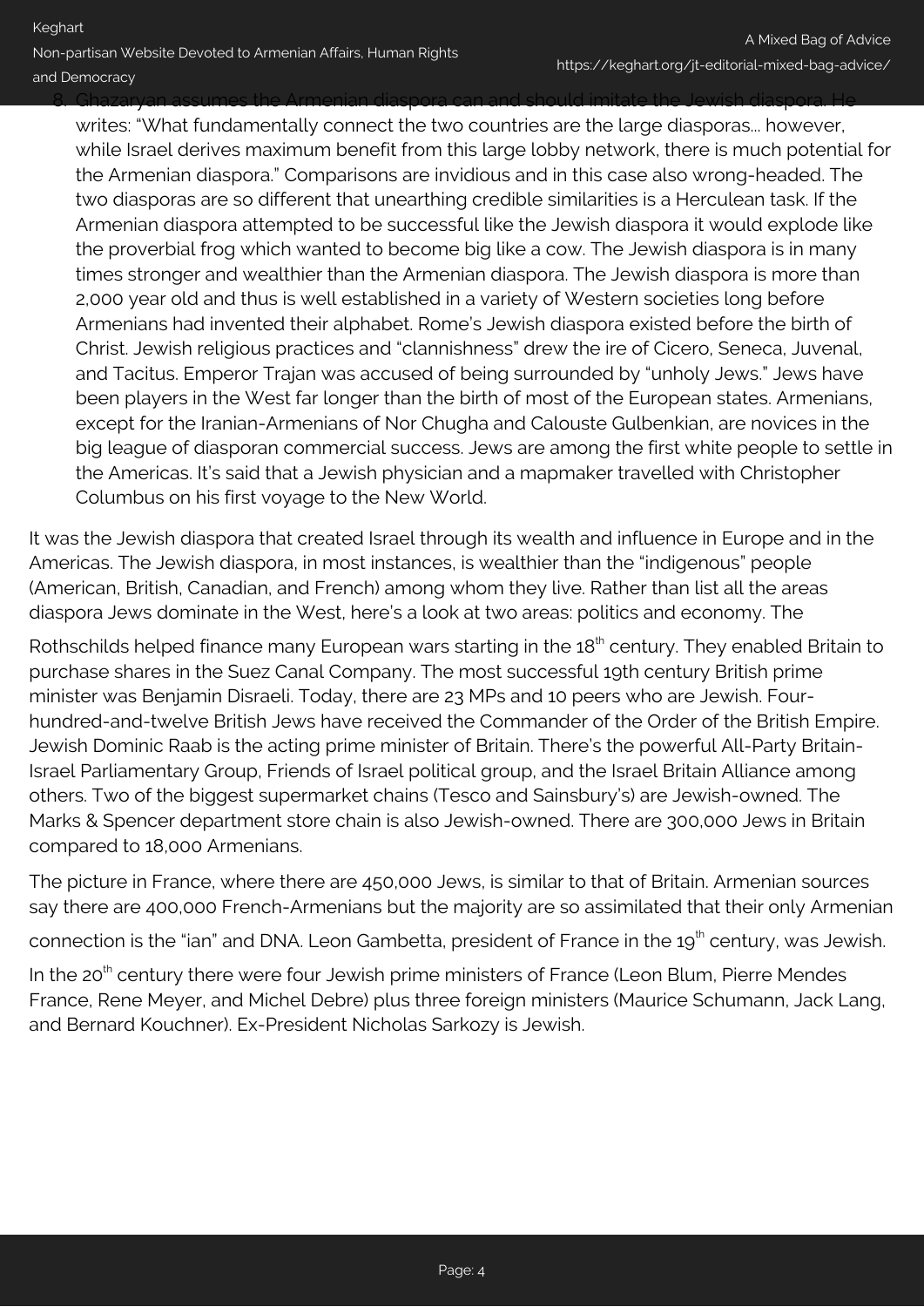In business: Isaac and Daniel Carasso (founders of Danone), Andre Citroen (founder of Citroen auto

company), Marcel Dassault (aerospace and military aircraft), Gerard Louis-Dreyfus (industrialist), the

Rothschilds, and the head of the world's biggest PR company are Jewish. Three 20<sup>th</sup> century Italian presidents (Alessandro Fortis, Sidney Sonnino, and Luigi Luzzati) were Jewish.

It's in the U.S. where the Jewish diaspora has made the strongest impact on the creation and survival of Israel. In the Civil War, Judah Benjamin was the Confederate Secretary of State. Although American Jews number around 7.5 million (2.5 percent of the population) many Americans overestimate their number because of the ubiquity of the Jews. Jews in America are the most organized, most dynamic, and most influential group. Twenty-eight members of the U.S. Congress are Jewish with nine in the Senate. The heavyweights of the former (Adam Schiff, Debbie Wasserman Schultz) and the latter (Dianne Feinstein, Bernie Sanders, and Charles Schumer) are Jewish. Nine key members of President Joe Biden's inner circle (Secretary of State, Director of CIA, Director of National Intelligence, Attorney General, Secretary of Homeland Security, Secretary of the Treasury, White House Chief of Staff, Deputy Secretary of State, Secretary of Political Affairs, Office of Science & Technology Policy) are Jewish.

It's estimated by *Washington Report on Middle East Affairs* (Oct. 2015) that (a conservative figure and not adjusted to inflation) U.S. direct aid to Israel since 1948 is about \$138 billion. This doesn't include indirect aid, loan guarantees, emergency aid, training, scholarships, forgiven debts, armaments, etc. It also doesn't include tax-deduction for donations to Israel. U.S. assistance to Armenia is \$2 billion since 1991. U.S. Jewish organizations send about \$1 billion a year to Israel. The Armenia Fund has send \$100 million to Armenia in the past decade, not counting the emergency funds raised during the September invasion.

The richer Jewish diaspora (9 million) is 50 percent larger and richer than the Armenian diaspora of 6 million. Being new immigrants to the West, Armenians are not as well established as Jews. Ghazaryan is partly justified in his admiration on how Israel has attracted and settled diaspora Jews. He regrets Armenia hasn't followed a similar policy. Until independence, Armenia had no authority to decide immigration. Post-independence, it had too many problems to attract anyone. There was also no affluent diaspora or a \$138 billion U.S. windfall to settle newcomers. We haven't forgotten Armenia's corrupt business environment which discouraged diaspora investment. Another incentive for Jews to immigrate to Israel is anti-Semitism and Arab hostility. Since 1948, 800,000 Oriental Jews have settled in Israel.

The above differences are the tip of the iceberg when comparing Armenia and its diaspora with Israel and its diaspora. Armenia desperately needs diasporan repatriation. But rather than try to duplicate what Israel and its super-rich diaspora have done, we should devise our own mission and program on how to make the Armenian diaspora more effective.